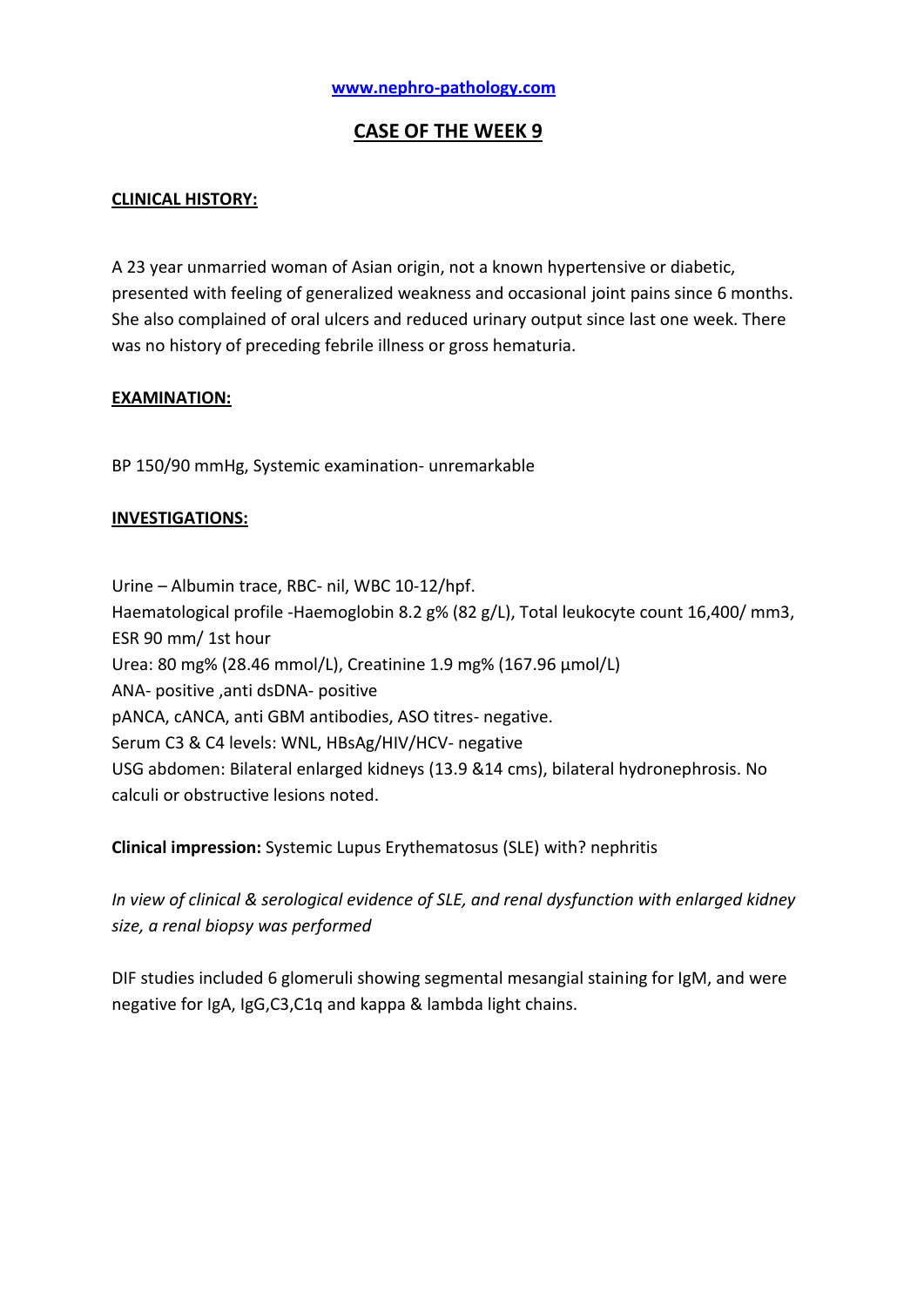#### **MICROSCOPY**

An adequate renal biopsy including both renal medulla and cortical parenchymal tissue was received. Upto 13 glomeruli were seen, none globally sclerosed. The glomeruli appeared relatively unremarkable, without evidence of proliferative activity, subendothelial deposits, crescent formation, capillary wall thickening or tuft necrosis.



The interstitum showed several foci of chronic (lymphoplasmacytic) inflammation and few discrete areas of necrotizing epithelioid cell granulomas with focal giant cell reaction. The necrotic foci were unrelated to vascular structures in the multiple step sections examined. Stain for AFB was negative

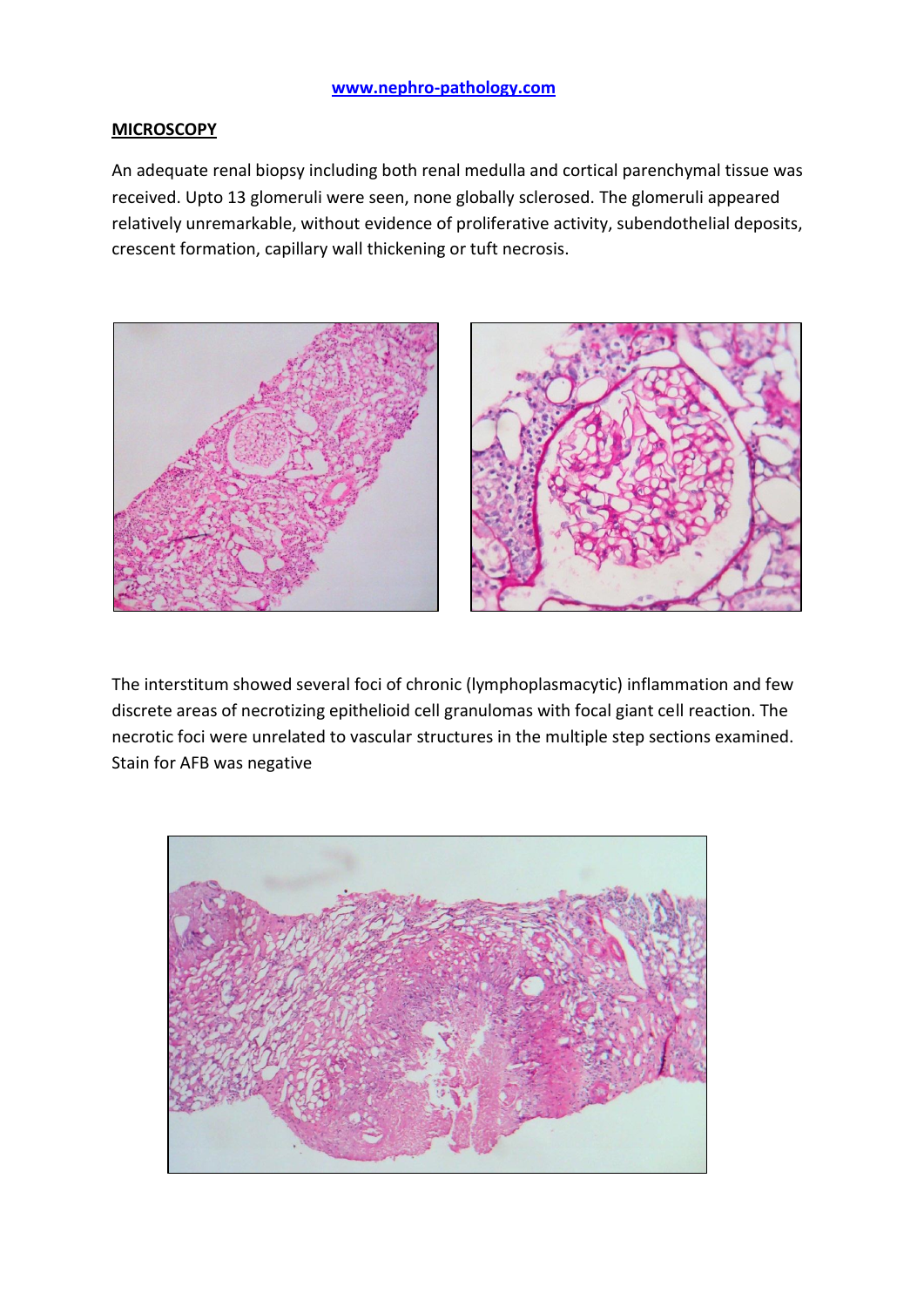

Additionally, the entire interstitium showed a "foamy" appearance on low magnification images. On closer inspection it was evident that many of these " foamy" spaces showed peripherally located nuclei (adipocytes). Thus, a near diffuse infiltration of renal interstitium by adipocytes, widely replacing the nomal interstitial parenchyma (renal replacement lipomatosis) was seen. The adipocytes were also seen infiltrating in the foci of necrotizing granulomatous inflammation. Blood vessels were unremarkable.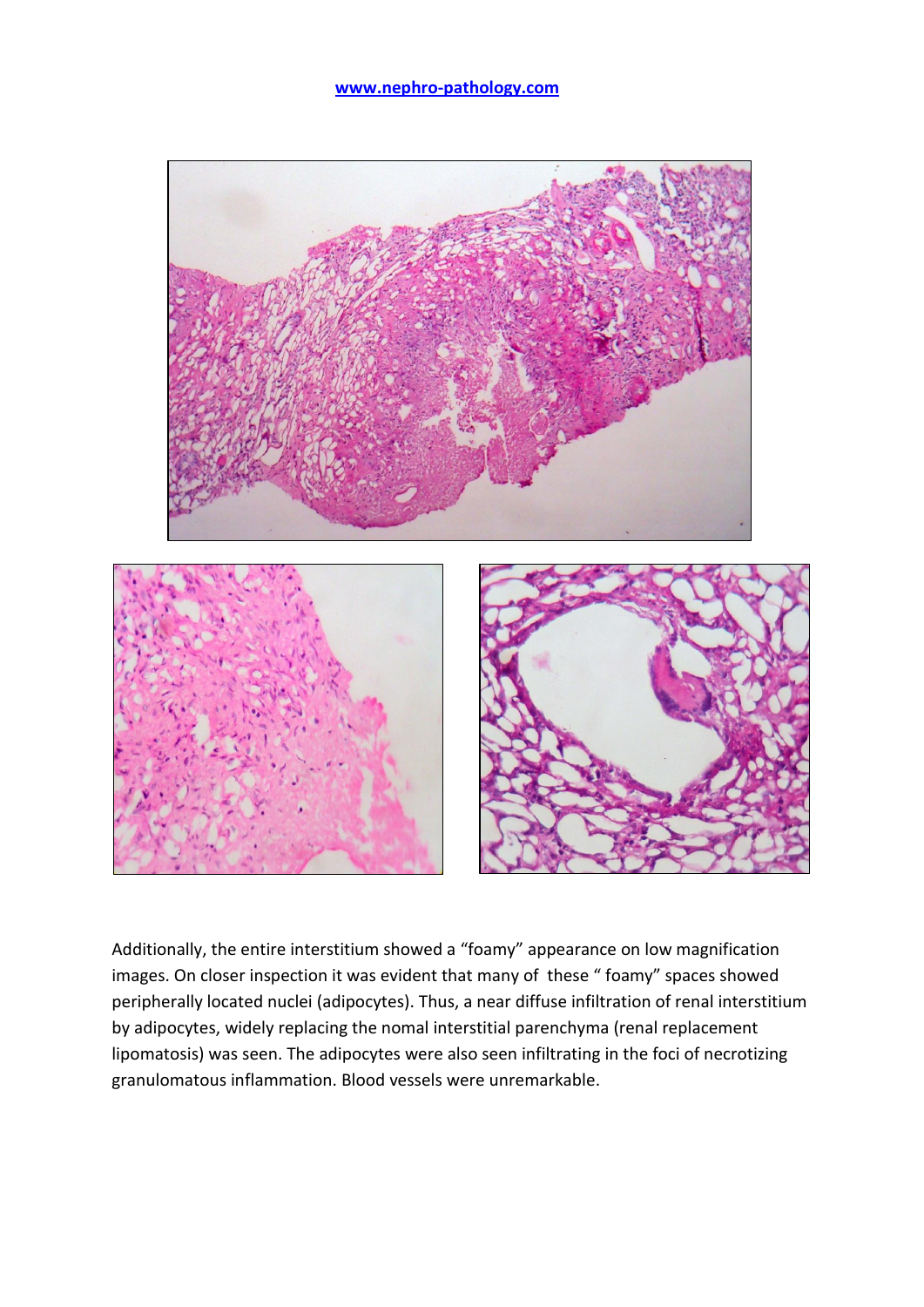



## **FINAL DIAGNOSIS:**

- 1. Necrotizing granulomatous tubulointerstitial nephritis
- 2. Renal replacement lipomatosis
- 3. No evidence of renal involvement in SLE

## **FOLLOW UP**:

- CT scan confirmed the replacement of renal parenchyma by fat , which was also noted in the renal sinus and perinephric areas in a charactersitic distribution.
- Systemic evaluation showed small cervical and axillary lymph nodes. FNAC was perfromed which showed necrotizing granulomatous lymphadenitis. AFB was positive in FNAC from axillary lymph nodes.

# **DISCUSSION:**

Renal replacement lipomatosis (RRL) , renal sinus lipomatosis and fibrolipomatosis are terms used interchangeably to denote conditions of varying severity where normal renal sinus and perirenal fat increases in amount and leads to variable replacement of renal parenchyma [1]. *Peacock & Balle* [2] were among the first one to describe this entity and according to many authors, these conditions represent a spectrum of changes with renal sinus lipomatosis being the mildest (and most common) form and RRL the other extreme where a significant proportion of renal parenchyma is replaced by fat .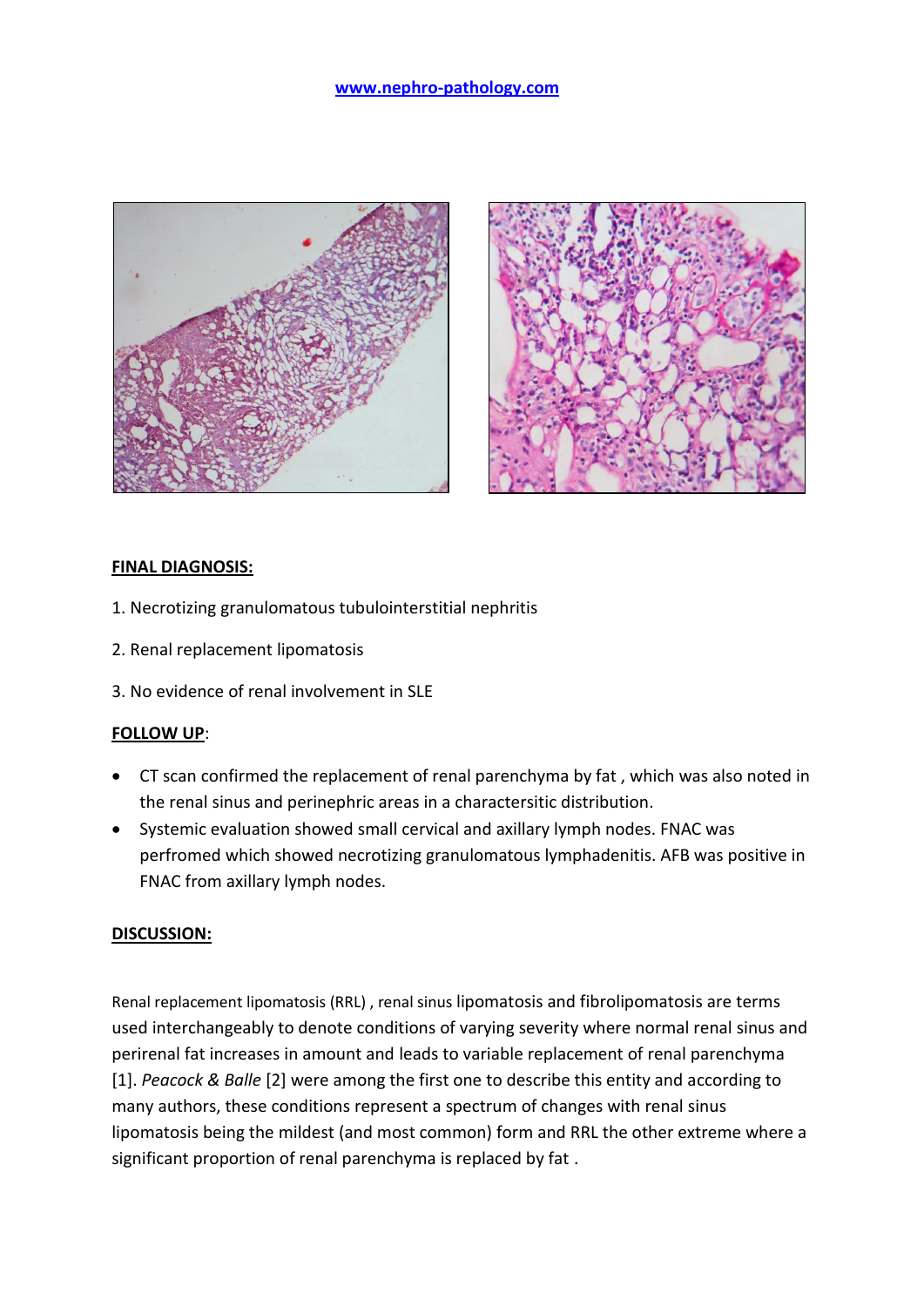Renal infiltration by fat (usually sinus lipomatosis) has been seen in the sixth or the seventh decade accompanied by atrophy of normal renal parenchyma (senile atrophy). This probably has no clinical significance. Similar phenomenon has also been observed in association with obesity and atherosclerosis. Majority of cases of RRL are associated with renal stones, infections including tuberculosis and rarely renal infarction [3-5]. Few cases have no apparent identifiable cause and are labelled idiopathic (idiopathic RRL). Cases co existing with xanthogranulomatous pyelonephritis and occurring in the renal allograft have also been described [6-8].

Radiological features of RRL are characteristic. Ultrasonography features suggestive of RRL include an echogenic mass representing the lipomatous tissue with central high-density echoes with distal acoustic shadowing if a calculus is present. Renal size is usually enlarged but may be small in advanced cases with abundant renal fibrosis. Computed tomography (CT) demonstrates a lipomatous mass, with negative attenuation values replacing renal parenchyma. Magnetic resonance imaging (MRI) has high sensitivity and specificity to identify fat as hyperintense signal on T1 and T2 weighted images. Although it is not as good as computed tomography in the demonstration of calculus, it is superior for the demonstration of the extent of the disease. [9-13]

Present case is a unique clinical presentation in a patient with SLE, clinically suspicious for lupus nephritis but detected with necrotizing granulomatous tubulointerstitial nephritis and extensive renal replacement lipomatosis on renal biopsy. There was no evidence of renal involvement in SLE, at least in this point of time.

Key to diagnosis is awareness regarding this entity amongst renal pathologists. The diagnosis can be challenging in cases where radiological investigations have not been performed and in unusual clinical situations as the present one. As the patient was diagnosed with tuberculosis during later investigations, the necrotizing granulomatous tubulointerstitial nephritis and RRL noted in the biopsy also likely to have a common etiological link! Emphysematous pyelonephritis can bear a superficial resemblance to RRL, however closer inspection revealing the peripheral nuclei in adipocytes and the clinical scenario (patients with emphysematous pyelonephritis are generally very ill) will lead to correct diagnosis in most cases.

## **REFRENCES:**

1. Faegenburg D, Bosnaik MA, Evans JA. Renal Sinus Lipomatosis: its demonstration by nephrotomography. Radiology 1964; 83:987-997

2. Peacock AH,Balle A. renal lipomatosis. Ann Surg 1936103: 395-401.

3. Setty NHA, Uma KNarvekar VN, Desai RS. Bilateral idiopathic replacement lipomatosis of kidney with posterior mediatinal lipomatosis.Indian J Radiol Imaging 2002;12: 251-2.

4. Xu YLiu RLZhamg ZHZhao WM, Yang QC. Renal replacement lipomatosis. Eur Surg Res 2006; 38:385-7.